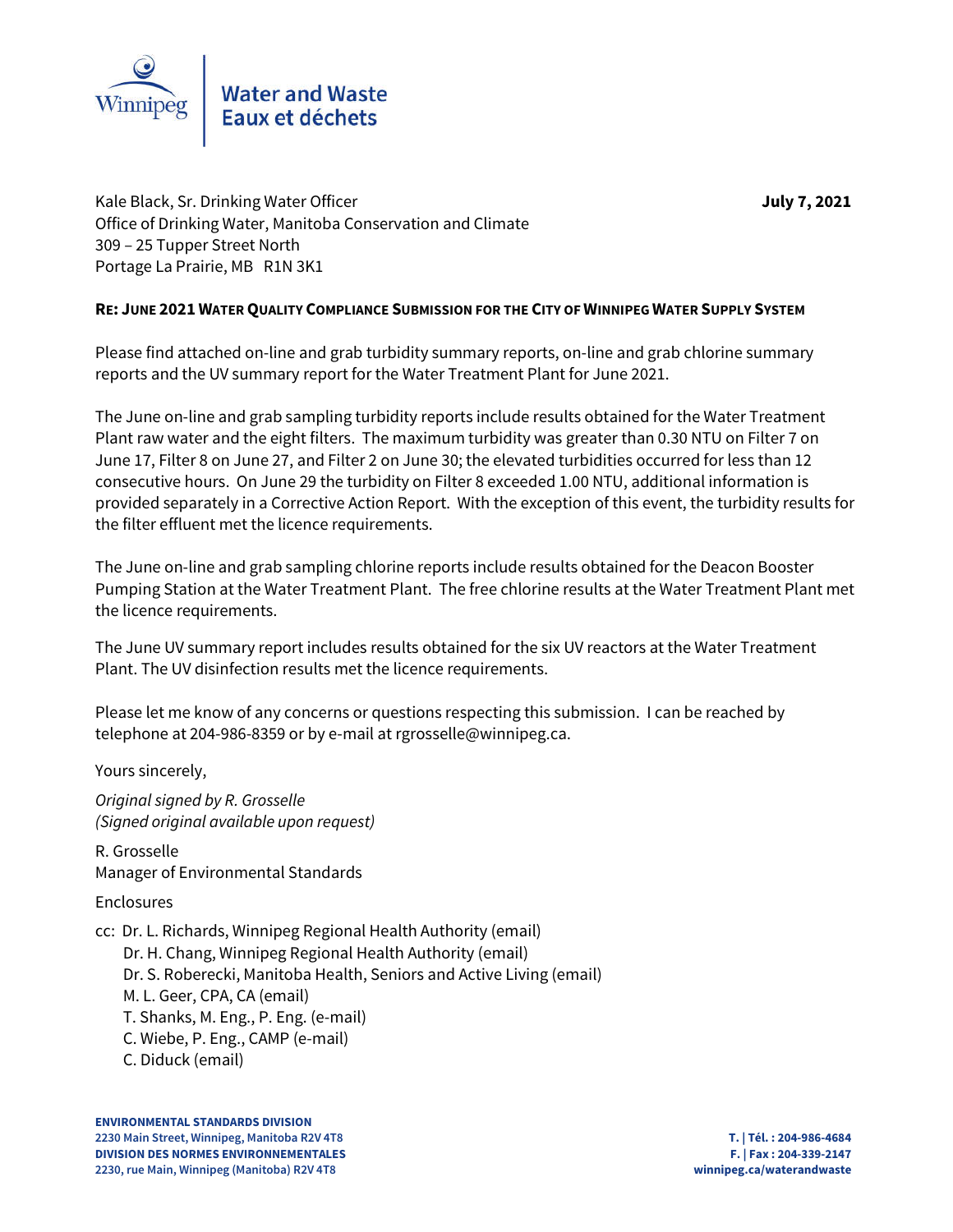

# **CITY OF WINNIPEG** WATER WATER WATER System Code: 252.00

WATER AND WASTE DEPARTMENT **EXAMPLE 2018** Mater of State 1996 Mater 2018. EXAMPLE 2021

### WATER SERVICES

|--|

|                                                     |                                                                                             |                       |     |             |      | בול התכונות בולד הסווים ומוסדים והשוטותים של היה בהולד השירות וב |      |           |                                                                                                           |          |      |                               |      |          |                        |         |      |           |  |  |
|-----------------------------------------------------|---------------------------------------------------------------------------------------------|-----------------------|-----|-------------|------|------------------------------------------------------------------|------|-----------|-----------------------------------------------------------------------------------------------------------|----------|------|-------------------------------|------|----------|------------------------|---------|------|-----------|--|--|
|                                                     |                                                                                             | Raw                   |     | Filter #1   |      | Filter #2                                                        |      | Filter #3 | Filter #4                                                                                                 |          |      | Filter #5                     |      |          | Filter #6<br>Filter #7 |         |      | Filter #8 |  |  |
|                                                     | Date                                                                                        | Avg                   | Avg | Max         | Avg  | Max                                                              | Avg  | Max       | Avg                                                                                                       | Max      | Avg  | Max                           | Avg  | Max      | Avg                    | Max     | Avg  | Max       |  |  |
|                                                     | 1/06/2021                                                                                   | 0.61                  | O/L | O/L         | 0.06 | 0.14                                                             | 0.00 | 0.02      | 0.02                                                                                                      | 0.09     | 0.07 | 0.15                          | 0.01 | 0.17     | 0.10                   | 0.19    | 0.07 | 0.15      |  |  |
|                                                     | 2/06/2021                                                                                   | 0.69                  | O/L | O/L         | 0.01 | 0.06                                                             | 0.00 | 0.04      | 0.00                                                                                                      | 0.06     | 0.02 | 0.11                          | 0.01 | 0.13     | 0.04                   | 0.12    | 0.04 | 0.11      |  |  |
|                                                     | 3/06/2021                                                                                   | 0.55                  | O/L | O/L         | 0.01 | 0.03                                                             | 0.00 | 0.17      | 0.00                                                                                                      | 0.02     | 0.02 | 0.05                          | 0.01 | 0.07     | 0.05                   | 0.15    | 0.04 | 0.06      |  |  |
|                                                     | 4/06/2021                                                                                   | 0.54                  | O/L | O/L         | 0.01 | 0.04                                                             | 0.00 | 0.01      | 0.01                                                                                                      | 0.03     | 0.02 | 0.08                          | 0.01 | 0.07     | 0.05                   | 0.09    | 0.04 | 0.08      |  |  |
|                                                     | 5/06/2021                                                                                   | 0.50                  | O/L | O/L         | 0.01 | 0.05                                                             | 0.00 | 0.02      | 0.01                                                                                                      | 0.03     | 0.02 | 0.05                          | 0.02 | 0.07     | 0.05                   | 0.09    | 0.03 | 0.06      |  |  |
|                                                     | 6/06/2021                                                                                   | 0.55                  | O/L | O/L         | 0.01 | 0.05                                                             | 0.00 | 0.02      | 0.01                                                                                                      | 0.02     | 0.02 | 0.05                          | 0.02 | 0.07     | 0.06                   | 0.08    | 0.03 | 0.07      |  |  |
|                                                     | 7/06/2021                                                                                   | 0.58                  | O/L | O/L         | 0.02 | 0.08                                                             | 0.00 | 0.04      | 0.02                                                                                                      | 0.03     | 0.02 | 0.04                          | 0.04 | 0.07     | 0.06                   | 0.09    | 0.03 | 0.07      |  |  |
|                                                     | 8/06/2021                                                                                   | 0.74                  | O/L | O/L         | 0.02 | 0.10                                                             | 0.00 | 0.03      | 0.02                                                                                                      | 0.04     | 0.01 | 0.05                          | 0.06 | 0.09     | 0.07                   | 0.10    | 0.03 | 0.06      |  |  |
|                                                     | 9/06/2021                                                                                   | 1.46                  | O/L | O/L         | 0.02 | 0.13                                                             | 0.00 | 0.03      | 0.02                                                                                                      | 0.05     | 0.02 | 0.06                          | 0.10 | 0.17     | 0.07                   | 0.11    | 0.03 | 0.08      |  |  |
|                                                     | 10/06/2021                                                                                  | 1.31                  | O/L | O/L         | 0.02 | 0.06                                                             | 0.00 | 0.03      | 0.02                                                                                                      | 0.04     | 0.02 | 0.04                          | 0.15 | 0.23     | 0.09                   | 0.12    | 0.03 | 0.06      |  |  |
| 11/06/2021<br>0.90                                  |                                                                                             | O/L                   | O/L | 0.03        | 0.18 | 0.00                                                             | 0.04 | 0.02      | 0.05                                                                                                      | 0.03     | 0.05 | 0.10                          | 0.26 | 0.06     | 0.18                   | 0.01    | 0.04 |           |  |  |
|                                                     | 12/06/2021                                                                                  | 0.85                  | O/L | O/L         | 0.03 | 0.13                                                             | 0.01 | 0.04      | 0.02                                                                                                      | 0.05     | 0.03 | 0.06                          | 0.03 | 0.05     | 0.03                   | 0.09    | 0.01 | 0.03      |  |  |
|                                                     | 13/06/2021                                                                                  | 0.92                  | O/L | O/L         | 0.04 | 0.13                                                             | 0.01 | 0.05      | 0.03                                                                                                      | 0.06     | 0.04 | 0.08                          | 0.04 | 0.07     | 0.04                   | 0.07    | 0.01 | 0.03      |  |  |
|                                                     | 14/06/2021                                                                                  | 1.25                  | O/L | O/L         | 0.04 | 0.08                                                             | 0.01 | 0.05      | 0.04                                                                                                      | 0.05     | 0.06 | 0.15                          | 0.04 | 0.07     | 0.04                   | 0.07    | 0.01 | 0.05      |  |  |
|                                                     | 15/06/2021                                                                                  | 1.40                  | O/L | O/L         | 0.05 | 0.10                                                             | 0.02 | 0.05      | 0.04                                                                                                      | 0.08     | 0.06 | 0.11                          | 0.05 | 0.11     | 0.05                   | 0.14    | 0.01 | 0.03      |  |  |
|                                                     | 16/06/2021                                                                                  | 1.03                  | O/L | O/L         | 0.04 | 0.11                                                             | 0.01 | 0.04      | 0.05                                                                                                      | 0.07     | 0.04 | 0.09                          | 0.05 | 0.12     | 0.06                   | 0.19    | 0.01 | 0.07      |  |  |
|                                                     | 17/06/2021                                                                                  | 0.88                  | O/L | O/L         | 0.02 | 0.14                                                             | 0.00 | 0.03      | 0.05                                                                                                      | 0.07     | 0.04 | 0.10                          | 0.06 | 0.11     | 0.08                   | 0.38    | 0.01 | 0.03      |  |  |
|                                                     | 18/06/2021                                                                                  | 0.95                  | O/L | O/L         | 0.02 | 0.05                                                             | 0.00 | 0.04      | 0.05                                                                                                      | 0.08     | 0.04 | 0.08                          | 0.09 | 0.13     | 0.10                   | 0.17    | 0.02 | 0.08      |  |  |
|                                                     | 19/06/2021                                                                                  | 0.98                  | O/L | O/L         | 0.02 | 0.05                                                             | 0.00 | 0.04      | 0.05                                                                                                      | 0.08     | 0.04 | 0.08                          | 0.05 | 0.13     | 0.06                   | 0.13    | 0.01 | 0.05      |  |  |
|                                                     | 20/06/2021                                                                                  | 0.96                  | O/L | O/L         | 0.02 | 0.06                                                             | 0.00 | 0.04      | 0.05                                                                                                      | 0.09     | 0.06 | 0.08                          | 0.01 | 0.05     | 0.03                   | 0.19    | 0.01 | 0.04      |  |  |
|                                                     | 21/06/2021                                                                                  | 0.97                  | O/L | O/L         | 0.02 | 0.05                                                             | 0.00 | 0.04      | 0.05                                                                                                      | 0.08     | 0.07 | 0.10                          | 0.02 | 0.07     | 0.02                   | 0.05    | 0.02 | 0.05      |  |  |
|                                                     | 22/06/2021                                                                                  | 0.98                  | O/L | O/L         | 0.03 | 0.10                                                             | 0.00 | 0.04      | 0.05                                                                                                      | 0.08     | 0.08 | 0.22                          | 0.03 | 0.07     | 0.01                   | 0.08    | 0.03 | 0.07      |  |  |
|                                                     | 23/06/2021                                                                                  | 1.01                  | O/L | O/L         | 0.03 | 0.06                                                             | 0.00 | 0.03      | 0.05                                                                                                      | 0.08     | 0.09 | 0.19                          | 0.03 | 0.15     | 0.03                   | 0.08    | 0.03 | 0.07      |  |  |
|                                                     | 24/06/2021                                                                                  | 0.99                  | O/L | O/L         | 0.03 | 0.10                                                             | 0.00 | 0.19      | 0.05                                                                                                      | 0.08     | 0.12 | 0.19                          | 0.03 | 0.08     | 0.03                   | 0.08    | 0.03 | 0.07      |  |  |
|                                                     | 25/06/2021                                                                                  | 0.99                  | O/L | O/L         | 0.03 | 0.08                                                             | 0.00 | 0.04      | 0.05                                                                                                      | 0.09     | 0.08 | 0.22                          | 0.03 | 0.09     | 0.03                   | 0.17    | 0.04 | 0.07      |  |  |
|                                                     | 26/06/2021                                                                                  | 0.98                  | O/L | O/L         | 0.04 | 0.07                                                             | 0.00 | 0.04      | 0.05                                                                                                      | 0.08     | 0.04 | 0.09                          | 0.05 | 0.11     | 0.04                   | 0.11    | 0.05 | 0.09      |  |  |
|                                                     | 27/06/2021                                                                                  | 1.01                  | O/L | O/L         | 0.04 | 0.22                                                             | 0.00 | 0.04      | 0.05                                                                                                      | 0.07     | 0.04 | 0.07                          | 0.08 | 0.14     | 0.05                   | 0.23    | 0.06 | 0.44      |  |  |
|                                                     | 28/06/2021                                                                                  | 1.02                  | O/L | O/L         | 0.06 | 0.12                                                             | 0.01 | 0.05      | 0.06                                                                                                      | 0.09     | 0.04 | 0.16                          | 0.11 | 0.20     | 0.07                   | 0.12    | 0.09 | 0.13      |  |  |
|                                                     | 29/06/2021                                                                                  | 1.03                  | O/L | O/L         | 0.07 | 0.10                                                             | 0.01 | 0.03      | 0.04                                                                                                      | 0.11     | 0.03 | 0.09                          | 0.04 | 0.13     | 0.04                   | 0.17    | 0.06 | 1.32      |  |  |
|                                                     | 30/06/2021                                                                                  | 1.06                  | O/L | O/L         | 0.09 | 0.36                                                             | 0.00 | 0.04      | 0.02                                                                                                      | 0.06     | 0.02 | 0.28                          | 0.00 | 0.05     | 0.01                   | 0.17    | 0.01 | 0.04      |  |  |
|                                                     |                                                                                             |                       |     | $\mathbf 0$ |      | 15102                                                            |      | 8630      |                                                                                                           | 14829    |      | 15768                         |      | 15600    |                        | 14902   |      | 16337     |  |  |
|                                                     | Total Number of Measurements Taken, A:<br>Turbidity Standard for Monitoring Location (NTU): |                       |     | 0.3         |      | 0.3                                                              |      | 0.3       |                                                                                                           | 0.3      |      | 0.3                           |      | 0.3      | 0.3                    |         | 0.3  |           |  |  |
|                                                     | Number of Measurements Meeting Standard, B:                                                 |                       |     | $\Omega$    |      | 15101                                                            |      | 8630      |                                                                                                           | 14829    |      | 15768                         |      | 15600    |                        | 14901   |      | 16335     |  |  |
| Compliance with Turbidity Standard, C = B/A X 100%: |                                                                                             |                       |     | 100.000%    |      | 99.993%                                                          |      | 100.000%  |                                                                                                           | 100.000% |      | 100.000%                      |      | 100.000% |                        | 99.993% |      | 99.988%   |  |  |
|                                                     |                                                                                             | O/L - Offline         |     |             |      |                                                                  |      |           | File Path: N:\Water Treatment Branch\Administration\Reports\Regulatory Submissions\Turbidity\2021\06-June |          |      |                               |      |          |                        |         |      |           |  |  |
|                                                     |                                                                                             | Submitted By (Print): |     |             |      | D.Merredew                                                       |      |           | Signature:                                                                                                |          |      | Original signed by D.Merredew |      |          |                        |         |      |           |  |  |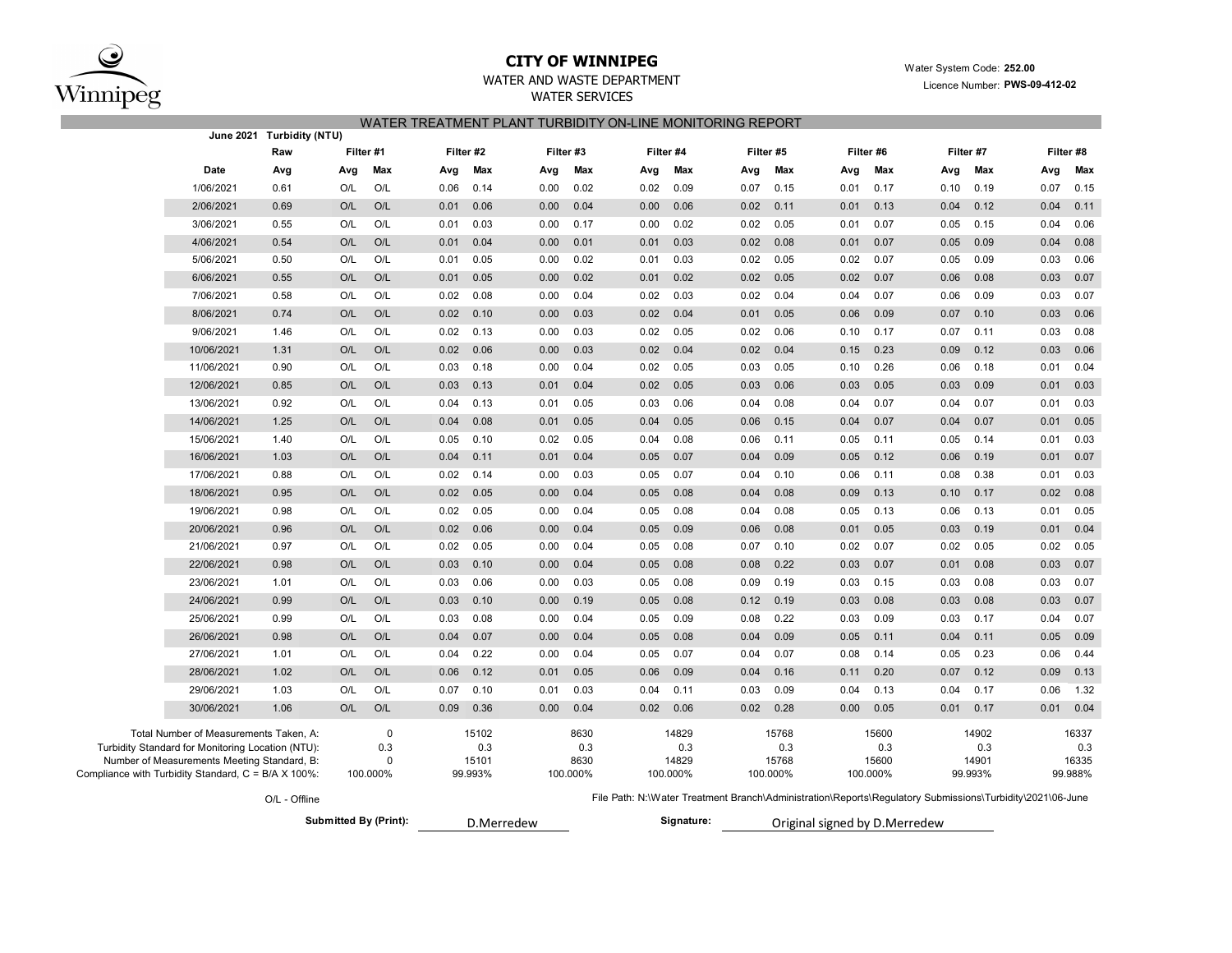

#### CITY OF WINNIPEG WATER AND WASTE DEPARTMENT ENVIRONMENTAL STANDARDS DIVISION

#### **WATER TREATMENT PLANT TURBIDITY GRAB MONITORING REPORT**

| Water System Code: 252.00                                |           |                  |              |           |           |                 |           |                     |           | <b>Turbidity (NTU)</b> |           |                 |           |                     |           |                 |           |                 |
|----------------------------------------------------------|-----------|------------------|--------------|-----------|-----------|-----------------|-----------|---------------------|-----------|------------------------|-----------|-----------------|-----------|---------------------|-----------|-----------------|-----------|-----------------|
| <b>Licence No. PWS-09-412-02</b>                         |           |                  |              |           |           |                 |           |                     |           |                        |           |                 |           |                     |           |                 |           |                 |
|                                                          |           | <b>Raw Water</b> |              | Filter 1  |           | <b>Filter 2</b> |           | Filter <sub>3</sub> |           | <b>Filter 4</b>        |           | <b>Filter 5</b> |           | Filter <sub>6</sub> |           | <b>Filter 7</b> |           | <b>Filter 8</b> |
| Date                                                     | Grab      | Analyser         | Grab         | Analyser  | Grab      | Analyser        | Grab      | Analyser            | Grab      | Analyser               | Grab      | Analyser        | Grab      | Analyser            | Grab      | Analyser        | Grab      | Analyser        |
| 01-Jun-2021                                              | 0.60      | 0.58             | OL           | OL        | 0.07      | 0.14            | 0.06      | < 0.02              | 0.07      | 0.08                   | 0.07      | 0.13            | 0.07      | 0.02                | 0.08      | 0.18            | 0.07      | 0.10            |
| 02-Jun-2021                                              | 0.60      | 0.63             | OL           | OL        | 0.06      | 0.02            | 0.08      | < 0.02              | 0.08      | < 0.02                 | 0.07      | 0.05            | 0.08      | < 0.02              | 0.08      | 0.05            | 0.07      | 0.04            |
| 03-Jun-2021                                              | 0.58      | 0.51             | OL           | OL        | 0.06      | < 0.02          | 0.07      | < 0.02              | 0.06      | < 0.02                 | 0.07      | 0.03            | 0.08      | < 0.02              | 0.08      | 0.05            | 0.07      | 0.04            |
| 04-Jun-2021                                              | 0.54      | 0.51             | OL           | OL        | 0.07      | < 0.02          | 0.07      | < 0.02              | 0.07      | 0.02                   | 0.07      | 0.03            | 0.07      | < 0.02              | 0.06      | 0.04            | 0.09      | 0.05            |
| 05-Jun-2021                                              | <b>NS</b> | <b>NS</b>        | OL           | OL        | <b>NS</b> | <b>NS</b>       | <b>NS</b> | <b>NS</b>           | <b>NS</b> | <b>NS</b>              | <b>NS</b> | <b>NS</b>       | <b>NS</b> | <b>NS</b>           | <b>NS</b> | <b>NS</b>       | <b>NS</b> | <b>NS</b>       |
| 06-Jun-2021                                              | <b>NS</b> | <b>NS</b>        | OL           | OL        | <b>NS</b> | <b>NS</b>       | <b>NS</b> | <b>NS</b>           | <b>NS</b> | <b>NS</b>              | <b>NS</b> | <b>NS</b>       | <b>NS</b> | <b>NS</b>           | <b>NS</b> | <b>NS</b>       | <b>NS</b> | <b>NS</b>       |
| 07-Jun-2021                                              | 0.57      | 0.55             | OL           | OL        | 0.08      | 0.02            | 0.07      | < 0.02              | 0.08      | 0.02                   | 0.07      | 0.02            | 0.08      | 0.05                | 0.09      | 0.07            | 0.08      | 0.03            |
| 08-Jun-2021                                              | 0.55      | 0.64             | OL           | <b>OL</b> | 0.07      | 0.02            | 0.07      | < 0.02              | 0.07      | 0.02                   | 0.07      | 0.02            | 0.07      | 0.06                | 0.10      | 0.08            | 0.07      | 0.03            |
| 09-Jun-2021                                              | 0.54      | 1.20             | OL           | <b>OL</b> | 0.08      | 0.02            | 0.08      | < 0.02              | 0.08      | 0.02                   | 0.08      | 0.02            | 0.07      | 0.11                | 0.09      | 0.10            | 0.08      | 0.03            |
| 10-Jun-2021                                              | 0.53      | 0.54             | OL           | OL        | 0.08      | 0.03            | 0.10      | < 0.02              | 0.10      | 0.04                   | 0.08      | 0.03            | 0.08      | 0.19                | 0.09      | 0.10            | 0.09      | 0.03            |
| 11-Jun-2021                                              | 0.53      | 0.70             | OL           | OL        | 0.08      | 0.03            | 0.09      | 0.02                | 0.07      | 0.02                   | 0.08      | 0.03            | 0.08      | 0.26                | 0.08      | 0.10            | 0.10      | < 0.02          |
| 12-Jun-2021                                              | <b>NS</b> | <b>NS</b>        | OL           | <b>OL</b> | <b>NS</b> | <b>NS</b>       | <b>NS</b> | <b>NS</b>           | <b>NS</b> | <b>NS</b>              | <b>NS</b> | <b>NS</b>       | <b>NS</b> | <b>NS</b>           | <b>NS</b> | <b>NS</b>       | <b>NS</b> | <b>NS</b>       |
| 13-Jun-2021                                              | <b>NS</b> | <b>NS</b>        | OL           | OL        | <b>NS</b> | <b>NS</b>       | <b>NS</b> | <b>NS</b>           | <b>NS</b> | <b>NS</b>              | <b>NS</b> | <b>NS</b>       | <b>NS</b> | <b>NS</b>           | <b>NS</b> | <b>NS</b>       | <b>NS</b> | <b>NS</b>       |
| 14-Jun-2021                                              | 0.68      | 1.23             | OL           | OL        | 0.10      | 0.07            | 0.09      | < 0.02              | 0.09      | 0.04                   | 0.09      | 0.07            | 0.11      | 0.06                | 0.10      | 0.04            | 0.08      | < 0.02          |
| 15-Jun-2021                                              | 0.66      | 0.81             | OL           | OL        | 0.10      | 0.06            | 0.09      | 0.02                | 0.10      | 0.05                   | 0.09      | 0.09            | 0.10      | 0.06                | 0.10      | 0.06            | 0.10      | < 0.02          |
| 16-Jun-2021                                              | 0.69      | 1.26             | OL           | OL        | 0.09      | 0.07            | 0.09      | 0.02                | 0.09      | 0.06                   | 0.08      | 0.04            | 0.08      | 0.05                | 0.09      | 0.06            | 0.09      | < 0.02          |
| 17-Jun-2021                                              | 0.79      | 0.80             | OL           | OL        | 0.10      | 0.02            | 0.09      | < 0.02              | 0.10      | 0.06                   | 0.09      | 0.05            | 0.08      | 0.07                | 0.10      | 0.08            | 0.09      | < 0.02          |
| 18-Jun-2021                                              | 0.65      | 0.88             | OL           | OL        | 0.10      | 0.02            | 0.10      | < 0.02              | 0.10      | 0.07                   | 0.09      | 0.07            | 0.09      | 0.10                | 0.09      | 0.09            | 0.10      | 0.02            |
| 19-Jun-2021                                              | <b>NS</b> | <b>NS</b>        | OL           | OL        | <b>NS</b> | <b>NS</b>       | <b>NS</b> | <b>NS</b>           | <b>NS</b> | <b>NS</b>              | <b>NS</b> | <b>NS</b>       | <b>NS</b> | <b>NS</b>           | <b>NS</b> | <b>NS</b>       | <b>NS</b> | <b>NS</b>       |
| 20-Jun-2021                                              | <b>NS</b> | <b>NS</b>        | OL           | OL        | <b>NS</b> | <b>NS</b>       | <b>NS</b> | <b>NS</b>           | <b>NS</b> | <b>NS</b>              | <b>NS</b> | <b>NS</b>       | <b>NS</b> | <b>NS</b>           | <b>NS</b> | <b>NS</b>       | <b>NS</b> | <b>NS</b>       |
| 21-Jun-2021                                              | 0.80      | 0.95             | OL           | OL        | 0.09      | 0.03            | 0.10      | < 0.02              | 0.08      | 0.05                   | 0.09      | 0.08            | 0.10      | 0.02                | 0.10      | 0.02            | 0.11      | 0.02            |
| 22-Jun-2021                                              | 0.80      | 0.91             | OL           | OL        | 0.10      | 0.03            | 0.11      | < 0.02              | 0.08      | 0.05                   | 0.11      | 0.11            | 0.10      | 0.04                | 0.10      | < 0.02          | 0.12      | 0.03            |
| 23-Jun-2021                                              | 0.69      | 1.12             | OL           | OL        | 0.10      | 0.03            | 0.10      | < 0.02              | 0.08      | 0.06                   | 0.12      | 0.13            | 0.11      | 0.04                | 0.10      | 0.03            | 0.09      | 0.02            |
| 24-Jun-2021                                              | 0.89      | 0.93             | OL           | OL        | 0.10      | 0.05            | 0.11      | 0.03                | 0.08      | 0.05                   | 0.10      | 0.15            | 0.10      | 0.03                | 0.09      | 0.02            | 0.09      | 0.03            |
| 25-Jun-2021                                              | 0.78      | 0.94             | OL           | OL        | 0.12      | 0.06            | 0.09      | < 0.02              | 0.09      | 0.06                   | 0.11      | 0.20            | 0.10      | 0.05                | 0.10      | 0.03            | 0.08      | 0.03            |
| 26-Jun-2021                                              | <b>NS</b> | <b>NS</b>        | OL           | <b>OL</b> | <b>NS</b> | <b>NS</b>       | <b>NS</b> | <b>NS</b>           | <b>NS</b> | <b>NS</b>              | <b>NS</b> | <b>NS</b>       | <b>NS</b> | <b>NS</b>           | <b>NS</b> | <b>NS</b>       | <b>NS</b> | <b>NS</b>       |
| 27-Jun-2021                                              | <b>NS</b> | <b>NS</b>        | OL           | <b>OL</b> | <b>NS</b> | <b>NS</b>       | <b>NS</b> | <b>NS</b>           | <b>NS</b> | <b>NS</b>              | <b>NS</b> | <b>NS</b>       | <b>NS</b> | <b>NS</b>           | <b>NS</b> | <b>NS</b>       | <b>NS</b> | <b>NS</b>       |
| 28-Jun-2021                                              | 0.80      | 1.08             | OL           | OL        | 0.10      | 0.06            | 0.10      | < 0.02              | 0.09      | 0.06                   | 0.10      | 0.04            | 0.12      | 0.12                | 0.11      | 0.07            | 0.10      | 0.09            |
| 29-Jun-2021                                              | 0.81      | 0.96             | OL           | <b>OL</b> | 0.10      | 0.09            | 0.11      | 0.02                | 0.11      | 0.09                   | 0.08      | 0.05            | 0.10      | 0.10                | 0.08      | 0.11            | 0.09      | 0.12            |
| 30-Jun-2021                                              | 0.80      | 0.96             | OL           | OL        | 0.08      | 0.09            | 0.08      | < 0.02              | 0.08      | 0.03                   | 0.08      | 0.03            | 0.08      | < 0.02              | 0.09      | < 0.02          | 0.07      | < 0.02          |
| Total number of measurements taken, A:                   |           |                  | $\mathbf 0$  |           | 22        |                 | 22        |                     | 22        |                        | 22        |                 | 22        |                     | 22        |                 | 22        |                 |
| <b>Turbidity Standard for Monitoring Location (NTU):</b> |           |                  | 0.30         |           | 0.30      |                 | 0.30      |                     | 0.30      |                        | 0.30      |                 | 0.30      |                     | 0.30      |                 | 0.30      |                 |
| Number of measurements meeting standard, B:              |           |                  | $\mathbf{0}$ |           | 22        |                 | 22        |                     | 22        |                        | 22        |                 | 22        |                     | 22        |                 | 22        |                 |
| Compliance with Turbidity Standard, C= B/A X 100%:       |           |                  | <b>OL</b>    |           | 100%      |                 | 100%      |                     | 100%      |                        | 100%      |                 | 100%      |                     | 100%      |                 | 100%      |                 |

NS: No Sample NA: Not Analyzed OL: Off-Line NR: No Result IM: Instrument Maintenance

#### **Comments: Compiled By:**

Filter 1 was taken offline for maintenance on April 14th at 4:24 pm and has remained offline.

**5-Jul-21**

**H.Demchenko**

**Authorized By: C. Diduck**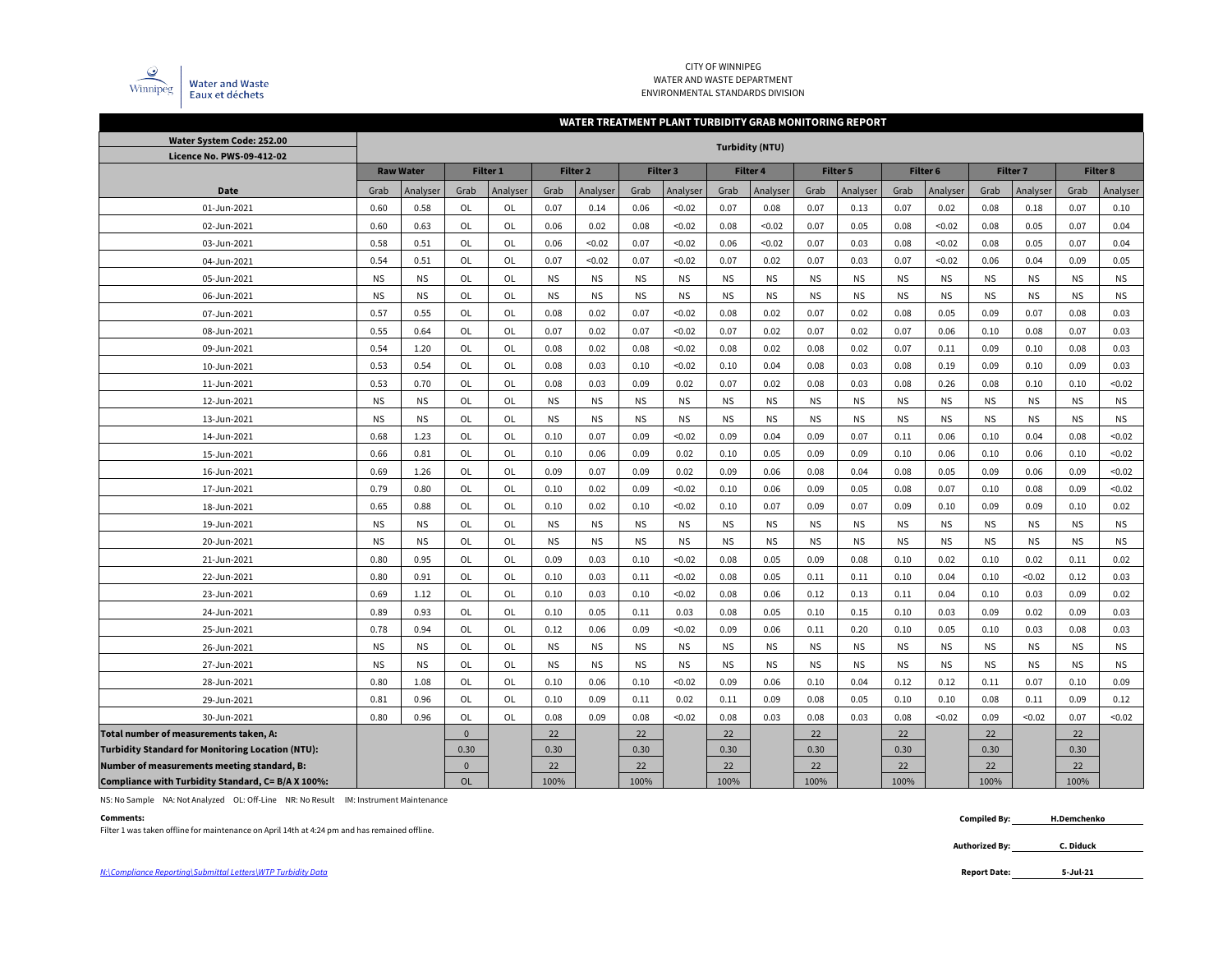

## **City Of Winnipeg**

Water and Waste Department Water Services

WATER TREATMENT PLANT FREE CHLORINE ON-LINE MONITORING REPORT

Deacon Booster Pumping Station

| Water System Code:     |
|------------------------|
| Licence Number:        |
| <b>Report Created:</b> |

Water System Code: **252.00** Licence Number: **PWS-09-412-02**

Report Created: 01 July 2021 Report Period: June 2021

|                                      |         | <b>BRANCH1</b><br>[mg/L] | <b>BRANCH 2</b><br>[mg/L] |         |
|--------------------------------------|---------|--------------------------|---------------------------|---------|
| Date                                 | Average | Minimum                  | Average                   | Minimum |
| 01/06/2021                           | 1.24    | 1.16                     | 1.23                      | 1.12    |
| 02/06/2021                           | 1.31    | 1.02                     | 1.22                      | 0.87    |
| 03/06/2021                           | 1.18    | 1.01                     | 1.14                      | 0.92    |
| 04/06/2021                           | 1.33    | 1.23                     | 1.30                      | 1.20    |
| 05/06/2021                           | 1.36    | 1.26                     | 1.29                      | 1.20    |
| 06/06/2021                           | 1.33    | 1.20                     | 1.27                      | 1.17    |
| 07/06/2021                           | 1.34    | 1.23                     | 1.39                      | 1.22    |
| 08/06/2021                           | 1.27    | 1.11                     | 1.37                      | 1.11    |
| 09/06/2021                           | 1.28    | 1.11                     | 1.30                      | 1.13    |
| 10/06/2021                           | 1.33    | 1.18                     | 1.31                      | 1.18    |
| 11/06/2021                           | 1.33    | 1.27                     | 1.30                      | 1.20    |
| 12/06/2021                           | 1.25    | 1.17                     | 1.21                      | 1.10    |
| 13/06/2021                           | 1.19    | 1.10                     | 1.16                      | 1.08    |
| 14/06/2021                           | 1.22    | 1.03                     | 1.21                      | 1.10    |
| 15/06/2021                           | 1.19    | 1.09                     | 1.21                      | 1.11    |
| 16/06/2021                           | 1.22    | 0.97                     | 1.26                      | 0.85    |
| 17/06/2021                           | 1.39    | 1.17                     | 1.40                      | 0.99    |
| 18/06/2021                           | 1.38    | 1.23                     | 1.42                      | 1.25    |
| 19/06/2021                           | 1.38    | 1.31                     | 1.37                      | 1.25    |
| 20/06/2021                           | 1.26    | 1.10                     | 1.27                      | 1.11    |
| 21/06/2021                           | 1.30    | 1.12                     | 1.33                      | 1.17    |
| 22/06/2021                           | 1.26    | 0.98                     | 1.33                      | 1.19    |
| 23/06/2021                           | 1.25    | 1.07                     | 1.34                      | 1.18    |
| 24/06/2021                           | 1.33    | 1.23                     | 1.37                      | 1.26    |
| 25/06/2021                           | 1.38    | 1.24                     | 1.41                      | 1.32    |
| 26/06/2021                           | 1.37    | 1.24                     | 1.42                      | 1.24    |
| 27/06/2021                           | 1.28    | 1.16                     | 1.32                      | 1.21    |
| 28/06/2021                           | 1.25    | 1.09                     | 1.26                      | 1.15    |
| 29/06/2021                           | 1.31    | 1.17                     | 1.33                      | 1.19    |
| 30/06/2021                           | 1.35    | 1.24                     | 1.37                      | 1.23    |
|                                      |         |                          |                           |         |
| Total Number of Measurements, A:     |         | 20882                    |                           | 20880   |
| Minimum Free Chlorine Standard:      |         | 0.5                      |                           | 0.5     |
| Measurements Meeting Standard, B:    |         | 20882                    |                           | 20880   |
| COMPLIANCE, $C = B/A \times 100\%$ : |         | 100.00                   |                           | 100.00  |

File Path: N:\Water Treatment Branch\Administration\Reports\Regulatory Submissions\Chlorine\2021\06-June

Submitted By (Print): D.Merredew

Number of

Signature: Original signed by D.Merredew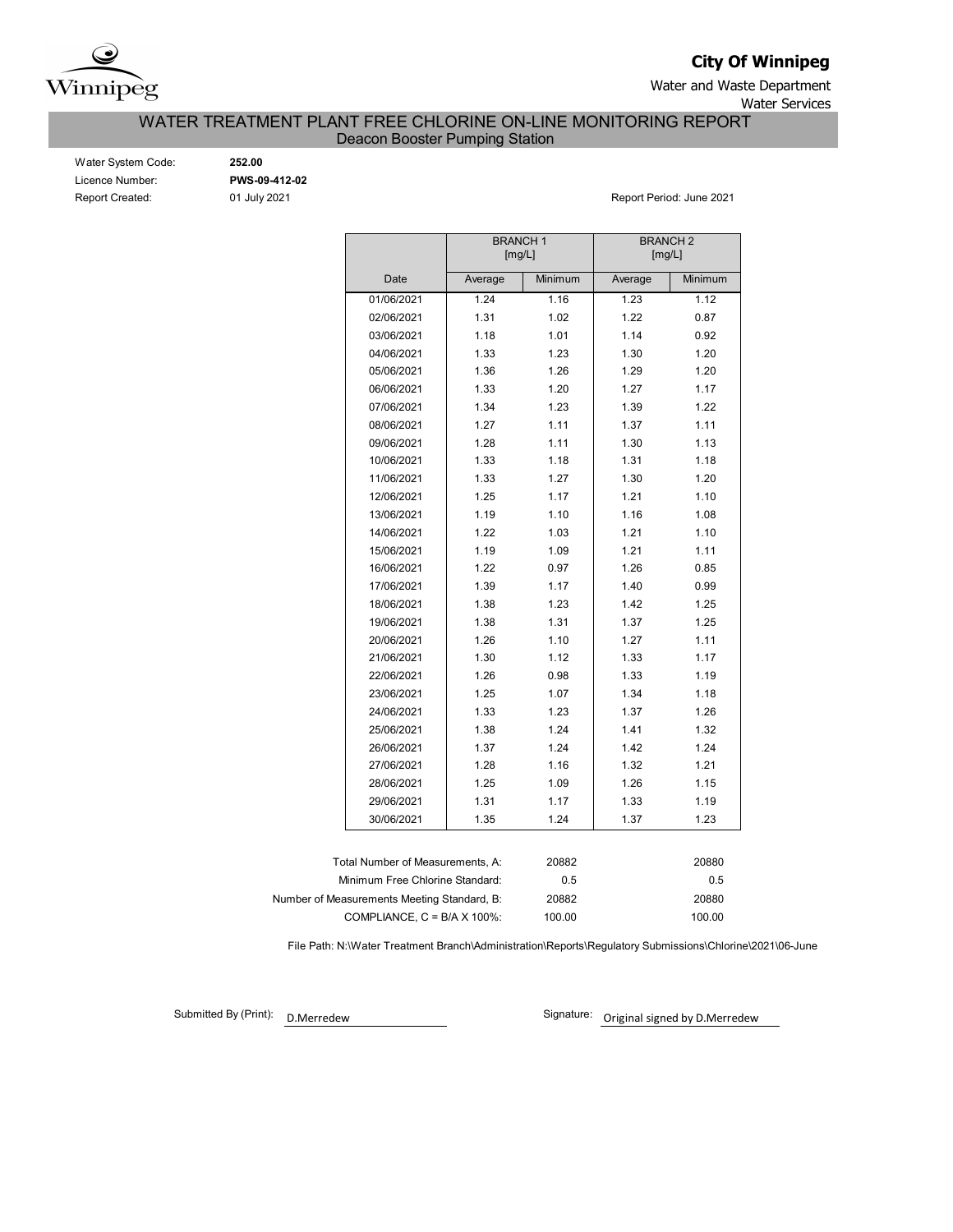| Winnipeg |
|----------|

Water and Waste<br>Eaux et déchets

### CITY OF WINNIPEG WATER AND WASTE DEPARTMENT ENVIRONMENTAL STANDARDS DIVISION

|                                                   |           |                                                | WATER TREATMENT PLANT CHLORINE GRAB MONITORING REPORT |           |                                                |                                 |  |  |  |  |
|---------------------------------------------------|-----------|------------------------------------------------|-------------------------------------------------------|-----------|------------------------------------------------|---------------------------------|--|--|--|--|
| <b>Water System Code: 252.00</b>                  |           | <b>Deacon Booster Pumping Station Branch 1</b> |                                                       |           | <b>Deacon Booster Pumping Station Branch 2</b> |                                 |  |  |  |  |
| <b>Licence No. PWS-09-412-02</b>                  |           |                                                |                                                       |           |                                                |                                 |  |  |  |  |
|                                                   |           | <b>Free Chlorine (mg/L)</b>                    | <b>Total Chlorine</b><br>(mg/L)                       |           | <b>Free Chlorine (mg/L)</b>                    | <b>Total Chlorine</b><br>(mg/L) |  |  |  |  |
| <b>Date</b>                                       | Analyser  | Grab                                           | Grab                                                  | Analyser  | Grab                                           | Grab                            |  |  |  |  |
| 01-Jun-2021                                       | 1.28      | 1.28                                           | 1.51                                                  | 1.28      | 1.30                                           | 1.51                            |  |  |  |  |
| 02-Jun-2021                                       | 1.34      | 1.37                                           | 1.54                                                  | 1.35      | 1.35                                           | 1.51                            |  |  |  |  |
| 03-Jun-2021                                       | 1.21      | 1.25                                           | 1.45                                                  | 1.19      | 1.19                                           | 1.40                            |  |  |  |  |
| 04-Jun-2021                                       | 1.33      | 1.40                                           | 1.62                                                  | 1.35      | 1.34                                           | 1.55                            |  |  |  |  |
| 05-Jun-2021                                       | <b>NS</b> | <b>NS</b>                                      | <b>NS</b>                                             | <b>NS</b> | <b>NS</b>                                      | <b>NS</b>                       |  |  |  |  |
| 06-Jun-2021                                       | <b>NS</b> | <b>NS</b>                                      | <b>NS</b>                                             | ΝS        | <b>NS</b>                                      | <b>NS</b>                       |  |  |  |  |
| 07-Jun-2021                                       | 1.27      | 1.33                                           | 1.54                                                  | 1.32      | 1.38                                           | 1.56                            |  |  |  |  |
| 08-Jun-2021                                       | 1.26      | 1.31                                           | 1.55                                                  | 1.34      | 1.34                                           | 1.58                            |  |  |  |  |
| 09-Jun-2021                                       | 1.31      | 1.40                                           | 1.65                                                  | 1.33      | 1.43                                           | 1.68                            |  |  |  |  |
| 10-Jun-2021                                       | 1.37      | 1.35                                           | 1.59                                                  | 1.35      | 1.30                                           | 1.54                            |  |  |  |  |
| 11-Jun-2021                                       | 1.36      | 1.36                                           | 1.59                                                  | 1.33      | 1.40                                           | 1.58                            |  |  |  |  |
| 12-Jun-2021                                       | <b>NS</b> | <b>NS</b>                                      | ΝS                                                    | NS.       | <b>NS</b>                                      | <b>NS</b>                       |  |  |  |  |
| 13-Jun-2021                                       | <b>NS</b> | <b>NS</b>                                      | <b>NS</b>                                             | <b>NS</b> | <b>NS</b>                                      | <b>NS</b>                       |  |  |  |  |
| 14-Jun-2021                                       | 1.25      | 1.31                                           | 1.53                                                  | 1.22      | 1.31                                           | 1.52                            |  |  |  |  |
| 15-Jun-2021                                       | 1.18      | 1.18                                           | 1.45                                                  | 1.16      | 1.20                                           | 1.42                            |  |  |  |  |
| 16-Jun-2021                                       | 1.08      | 1.36                                           | 1.62                                                  | 0.96      | 1.44                                           | 1.66                            |  |  |  |  |
| 17-Jun-2021                                       | 1.26      | 1.28                                           | 1.53                                                  | 1.10      | 1.29                                           | 1.55                            |  |  |  |  |
| 18-Jun-2021                                       | 1.23      | 1.29                                           | 1.49                                                  | 1.26      | 1.25                                           | 1.47                            |  |  |  |  |
| 19-Jun-2021                                       | <b>NS</b> | <b>NS</b>                                      | <b>NS</b>                                             | <b>NS</b> | <b>NS</b>                                      | <b>NS</b>                       |  |  |  |  |
| 20-Jun-2021                                       | <b>NS</b> | <b>NS</b>                                      | <b>NS</b>                                             | <b>NS</b> | <b>NS</b>                                      | <b>NS</b>                       |  |  |  |  |
| 21-Jun-2021                                       | 1.32      | 1.34                                           | 1.61                                                  | 1.35      | 1.34                                           | 1.56                            |  |  |  |  |
| 22-Jun-2021                                       | 1.29      | 1.30                                           | 1.57                                                  | 1.27      | 1.31                                           | 1.54                            |  |  |  |  |
| 23-Jun-2021                                       | 1.22      | 1.29                                           | 1.51                                                  | 1.31      | 1.35                                           | 1.58                            |  |  |  |  |
| 24-Jun-2021                                       | 1.36      | 1.36                                           | 1.61                                                  | 1.39      | 1.43                                           | 1.65                            |  |  |  |  |
| 25-Jun-2021                                       | 1.41      | 1.40                                           | 1.64                                                  | 1.39      | 1.46                                           | 1.66                            |  |  |  |  |
| 26-Jun-2021                                       | <b>NS</b> | <b>NS</b>                                      | ΝS                                                    | <b>NS</b> | <b>NS</b>                                      | <b>NS</b>                       |  |  |  |  |
| 27-Jun-2021                                       | ΝS        | $\mathsf{NS}\xspace$                           | ΝS                                                    | NS        | ΝS                                             | ΝS                              |  |  |  |  |
| 28-Jun-2021                                       | 1.30      | 1.32                                           | 1.55                                                  | 1.26      | 1.34                                           | 1.53                            |  |  |  |  |
| 29-Jun-2021                                       | 1.32      | 1.40                                           | 1.61                                                  | 1.35      | 1.45                                           | 1.68                            |  |  |  |  |
| 30-Jun-2021                                       | 1.31      | 1.45                                           | 1.70                                                  | 1.34      | 1.51                                           | 1.71                            |  |  |  |  |
| Total number of measurements taken, A:            |           | 22                                             |                                                       |           | 22                                             |                                 |  |  |  |  |
| Chlorine Standard for Monitoring Location (mg/L): |           | 0.50                                           |                                                       |           | 0.50                                           |                                 |  |  |  |  |
| Number of measurements meeting standard, B:       |           | 22                                             |                                                       |           | 22                                             |                                 |  |  |  |  |
| Compliance with Chlorine Standard, C= B/A X 100%: |           | 100%                                           |                                                       |           | 100%                                           |                                 |  |  |  |  |

NS: No Sample NA: Not Analyzed OL: Off-Line NR: No Result IM: Instrument Maintenance

| Comments:                                                   | <b>Compiled By:</b>   | H. Demchenko |  |
|-------------------------------------------------------------|-----------------------|--------------|--|
|                                                             |                       |              |  |
|                                                             | <b>Authorized By:</b> | C. Diduck    |  |
|                                                             |                       |              |  |
| N:\Compliance Reporting\Submittal Letters\WTP Chlorine Data | <b>Report Date:</b>   | $2$ -Jul-21  |  |

*N:\Compliance Reporting\Submittal Letters\WTP Chlorine Data*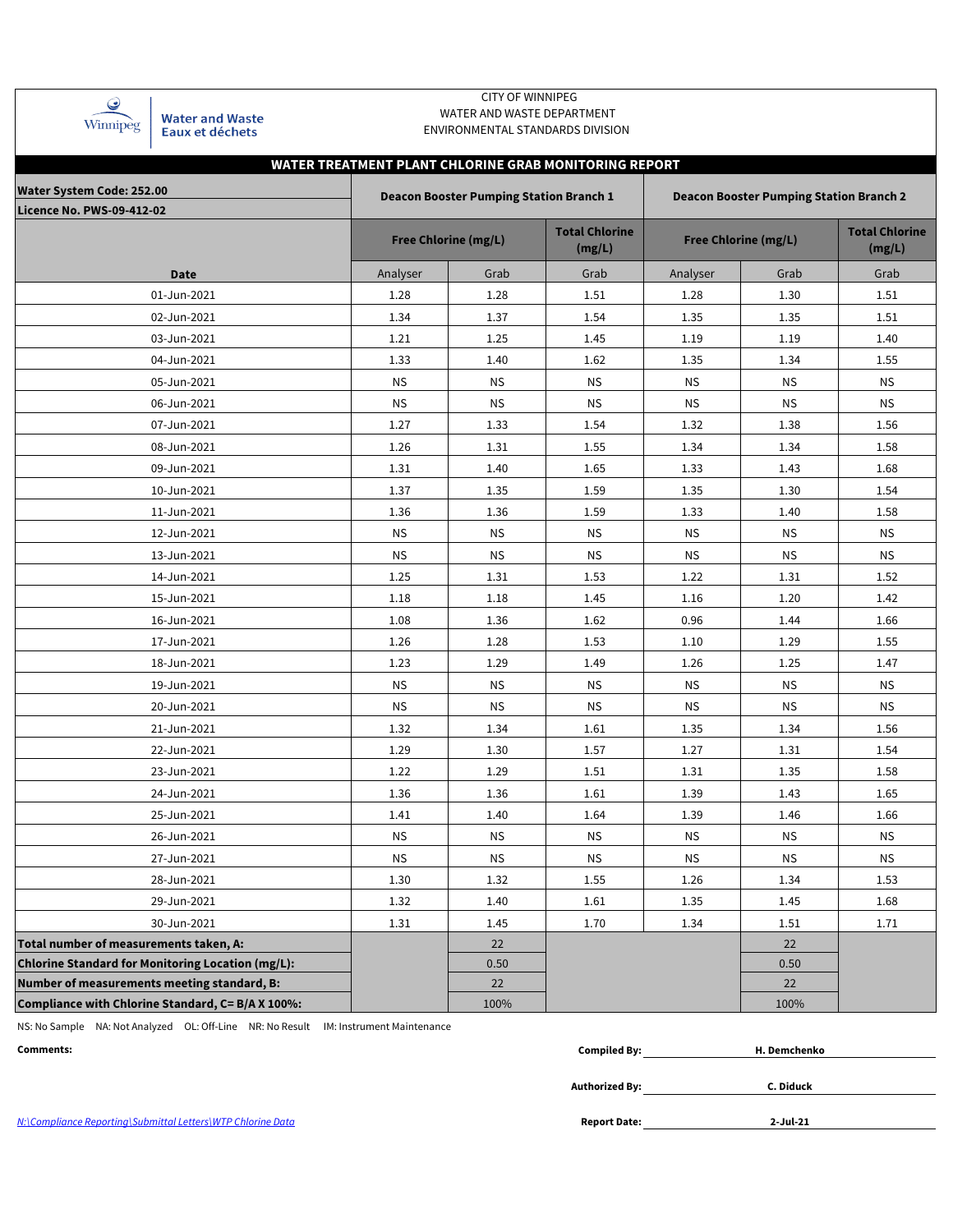|             | <b>UVR-D100A</b><br><b>UVR-D200A</b> |                  |         |                   |                  |                   |        |        | <b>UVR-D400A</b> |                   |        | <b>UVR-D500A</b> |           |                   |         |         | UVR-D600A |                   |         | <b>Total</b> |                  |                   |         | % Volume |           |                   |         |                 |                   |
|-------------|--------------------------------------|------------------|---------|-------------------|------------------|-------------------|--------|--------|------------------|-------------------|--------|------------------|-----------|-------------------|---------|---------|-----------|-------------------|---------|--------------|------------------|-------------------|---------|----------|-----------|-------------------|---------|-----------------|-------------------|
| Date        |                                      | Water Volume IML |         |                   |                  | Water Volume [ML] |        |        |                  | Water Volume [ML] |        |                  |           | Water Volume [ML] |         |         |           | Water Volume [ML] |         |              |                  | Water Volume [ML] |         |          |           | Water Volume [ML] |         |                 | <b>Treated To</b> |
|             | Untreated                            | Below            | To      | Total             | <b>Jntreated</b> | Below             | To     | Total  | Untreated        | Below             | To     | Total            | Untreated | Below             | To      | Total   | Untreated | <b>Below</b>      | To      | Total        | <b>Jntreated</b> | Below             | To      | Total    | Untreated | Below             | To      | Total           | <b>Dose</b>       |
| 01/06/202   | 0.00                                 | 0.89             | 60.42   | 61.3'             | 0.00             | 0.00              | 0.00   | 0.00   | 0.00             | 0.83              | 69.92  | 70.7             | 0.00      | 0.00              | 0.00    | 0.0     | 0.00      | 0.00              | 0.00    | 0.0          | 0.00             | 0.79              | 70.95   | 71.73    | 0.00      | 2.51              | 201.29  | 203.8           | 98.77             |
| 02/06/202   | 0.04                                 | 0.69             | 53.57   | 54.30             | 0.00             | 0.00              | 0.00   | 0.00   | 0.00             | 0.35              | 56.22  | 56.58            | 0.00      | 0.00              | 3.39    | 3.39    | 0.00      | 0.09              | 35.97   | 36.06        | 0.00             | 0.33              | 26.33   | 26.66    | 0.04      | 1.47              | 175.48  | 176.99          | 99.15             |
| 03/06/202   | 0.00                                 | 0.71             | 70.21   | 70.9 <sup>°</sup> | 0.00             | 0.00              | 0.00   | 0.00   | 0.00             | 0.21              | 42.78  | 42.99            | 0.00      | 0.14              | 68.57   | 68.7    | 0.00      | 0.23              | 77.00   | 77.2         | 0.00             | 0.00              | 0.00    | 0.00     | 0.00      | 1.28              | 258.56  | 259.84          | 99.51             |
| 04/06/202   | 0.00                                 | 0.82             | 78.04   | 78.86             | 0.00             | 0.00              | 0.00   | 0.00   | 0.00             | 0.34              | 44.12  | 44.46            | 0.00      | 0.11              | 62.61   | 62.7    | 0.00      | 0.27              | 80.45   | 80.73        | 0.00             | 0.00              | 0.00    | 0.00     | 0.00      | 1.55              | 265.22  | 266.77          | 99.42             |
| 05/06/202   | 0.00                                 | 0.59             | 70.45   | 71.04             | 0.00             | 0.00              | 0.00   | 0.00   | 0.00             | 0.35              | 45.26  | 45.6             | 0.00      | 0.21              | 72.59   | 72.8    | 0.00      | 0.21              | 76.99   | 77.2         | 0.00             | 0.00              | 0.00    | 0.00     | 0.00      | 1.37              | 265.28  | 266.65          | 99.49             |
| 06/06/202   | 0.00                                 | 0.48             | 62.93   | 63.4'             | 0.00             | 0.00              | 0.00   | 0.00   | 0.00             | 0.29              | 41.66  | 41.95            | 0.00      | 0.20              | 68.70   | 68.9    | 0.00      | 0.10              | 71.16   | 71.25        | 0.00             | 0.00              | 0.00    | 0.00     | 0.00      | 1.06              | 244.45  | 245.52          | 99.57             |
| 07/06/202   | 0.00                                 | 0.30             | 62.32   | 62.62             | 0.00             | 0.00              | 0.00   | 0.00   | 0.00             | 0.59              | 58.73  | 59.3             | 0.00      | 0.05              | 34.10   | 34.1    | 0.00      | 0.05              | 74.72   | 74.7         | 0.00             | 0.00              | 0.00    | 0.00     | 0.00      | 0.98              | 229.86  | 230.85          | 99.57             |
| 08/06/202   | 0.00                                 | 0.41             | 65.59   | 66.00             | 0.00             | 0.00              | 0.00   | 0.00   | 0.00             | 0.62              | 79.38  | 79.99            | 0.00      | 0.00              | 0.00    | 0.0(    | 0.00      | 0.00              | 81.10   | 81.1         | 0.00             | 0.00              | 0.00    | 0.00     | 0.00      | 1.03              | 226.06  | 227.09          | 99.55             |
| 09/06/202   | 0.00                                 | 0.63             | 68.30   | 68.93             | 0.00             | 0.00              | 0.19   | 0.19   | 0.00             | 0.45              | 36.99  | 37.44            | 0.00      | 0.05              | 42.90   | 42.9    | 0.00      | 0.00              | 79.62   | 79.6         | 0.00             | 0.00              | 0.00    | 0.00     | 0.00      | 1.13              | 227.99  | 229.1           | 99.51             |
| 10/06/202   | 0.00                                 | 0.53             | 62.39   | 62.9              | 0.00             | 0.00              | 0.00   | 0.00   | 0.00             | 0.00              | 0.00   | 0.00             | 0.00      | 0.15              | 63.22   | 63.3    | 0.00      | 0.00              | 68.86   | 68.86        | 0.00             | 0.00              | 0.00    | 0.00     | 0.00      | 0.68              | 194.47  | 195.15          | 99.65             |
| 11/06/202   | 0.00                                 | 0.41             | 58.55   | 58.96             | 0.00             | 0.00              | 0.00   | 0.00   | 0.00             | 0.00              | 0.00   | 0.00             | 0.00      | 0.00              | 55.13   | 55.1    | 0.00      | 0.00              | 66.29   | 66.2         | 0.00             | 0.00              | 0.00    | 0.00     | 0.00      | 0.41              | 179.97  | 180.38          | 99.77             |
| 12/06/202   | 0.00                                 | 0.49             | 58.76   | 59.26             | 0.00             | 0.00              | 0.00   | 0.00   | 0.00             | 0.00              | 0.00   | 0.00             | 0.00      | 0.00              | 55.03   | 55.0    | 0.00      | 0.00              | 66.77   | 66.7         | 0.00             | 0.00              | 0.00    | 0.00     | 0.00      | 0.49              | 180.56  | 181.0           | 99.73             |
| 13/06/202   | 0.00                                 | 0.55             | 59.99   | 60.54             | 0.00             | 0.00              | 0.00   | 0.00   | 0.00             | 0.00              | 0.00   | 0.0              | 0.00      | 0.00              | 57.87   | 57.8    | 0.00      | 0.00              | 67.24   | 67.2         | 0.00             | 0.00              | 0.00    | 0.00     | 0.00      | 0.55              | 185.10  | 185.65          | 99.70             |
| 14/06/202   | 0.00                                 | 0.44             | 62.15   | 62.58             | 0.00             | 0.00              | 0.00   | 0.00   | 0.00             | 0.00              | 30.57  | 30.57            | 0.00      | 0.00              | 38.29   | 38.29   | 0.00      | 0.00              | 70.47   | 70.4         | 0.00             | 0.00              | 0.00    | 0.00     | 0.00      | 0.44              | 201.48  | 201.92          | 99.78             |
| 15/06/202   | 0.00                                 | 0.57             | 65.18   | 65.7              | 0.00             | 0.00              | 0.00   | 0.00   | 0.00             | 0.00              | 79.31  | 79.3             | 0.00      | 0.00              | 0.00    | 0.0(    | 0.00      | 0.00              | 79.37   | 79.3         | 0.00             | 0.00              | 0.00    | 0.00     | 0.00      | 0.57              | 223.85  | 224.42          | 99.75             |
| 16/06/202   | 0.00                                 | 0.73             | 74.25   | 74.98             | 0.00             | 0.00              | 0.00   | 0.00   | 0.00             | 0.00              | 85.01  | 85.0             | 0.00      | 0.00              | 0.00    | 0.00    | 0.00      | 0.00              | 84.99   | 84.9         | 0.00             | 0.00              | 0.00    | 0.00     | 0.00      | 0.73              | 244.26  | 244.99          | 99.70             |
| 17/06/202   | 0.00                                 | 0.42             | 68.39   | $68.8^{\circ}$    | 0.00             | 0.00              | 0.00   | 0.00   | 0.00             | 0.18              | 84.05  | 84.2             | 0.00      | 0.00              | 0.00    | 0.0(    | 0.00      | 0.00              | 84.28   | 84.2         | 0.00             | 0.00              | 0.00    | 0.00     | 0.00      | 0.60              | 236.71  | 237.3'          | 99.75             |
| 18/06/202   | 0.00                                 | 0.36             | 78.38   | 78.74             | 0.00             | 0.00              | 0.00   | 0.00   | 0.00             | 0.18              | 27.20  | 27.38            | 0.00      | 0.00              | 0.00    | 0.0(    | 0.00      | 0.00              | 64.31   | 64.3         | 0.00             | 0.29              | 56.54   | 56.83    | 0.00      | 0.83              | 226.43  | 227.26          | 99.64             |
| 19/06/202   | 0.00                                 | 0.71             | 84.29   | 85.0              | 0.00             | 0.00              | 0.00   | 0.00   | 0.00             | 0.00              | 0.00   | 0.00             | 0.00      | 0.00              | 0.00    | 0.0(    | 0.00      | 0.00              | 50.98   | 50.9         | 0.00             | 1.00              | 84.00   | 85.00    | 0.00      | 1.72              | 219.27  | 220.99          | 99.22             |
| 20/06/202   | 0.00                                 | 0.77             | 84.24   | 85.0              | 0.00             | 0.00              | 0.00   | 0.00   | 0.00             | 0.00              | 0.00   | 0.00             | 0.00      | 0.00              | 0.00    | 0.0(    | 0.00      | 0.00              | 49.98   | 49.98        | 0.00             | 0.83              | 84.19   | 85.02    | 0.00      | 1.60              | 218.41  | $220.0^{\circ}$ | 99.27             |
| 21/06/202   | 0.00                                 | 0.88             | 54.73   | 55.6'             | 0.00             | 0.00              | 29.26  | 29.26  | 0.00             | 0.00              | 0.00   | 0.00             | 0.00      | 0.04              | 0.65    | 0.69    | 0.00      | 0.00              | 49.85   | 49.85        | 0.00             | 0.76              | 83.86   | 84.63    | 0.00      | 1.68              | 218.36  | 220.04          | 99.24             |
| 22/06/202   | 0.00                                 | 0.00             | 0.00    | 0.00              | 0.00             | 0.00              | 69.48  | 69.48  | 0.00             | 0.00              | 5.67   | 5.6              | 0.00      | 0.00              | 41.94   | 41.94   | 0.00      | 0.00              | 22.65   | 22.6         | 0.00             | 0.84              | 75.71   | 76.55    | 0.00      | 0.84              | 215.46  | 216.29          | 99.61             |
| 23/06/202   | 0.00                                 | 0.00             | 0.00    | 0.00              | 0.00             | 0.00              | 73.01  | 73.0   | 0.00             | 0.00              | 0.00   | 0.00             | 0.00      | 0.00              | 74.97   | 74.9    | 0.00      | 0.00              | 0.00    | 0.0          | 0.00             | 0.86              | 71.68   | 72.54    | 0.00      | 0.86              | 219.66  | 220.53          | 99.61             |
| 24/06/202   | 0.00                                 | 0.00             | 0.00    | 0.00              | 0.00             | 0.00              | 76.95  | 76.95  | 0.00             | 0.00              | 0.00   | 0.00             | 0.00      | 0.00              | 81.49   | 81.49   | 0.00      | 0.00              | 0.00    | 0.00         | 0.00             | 0.82              | 78.00   | 78.83    | 0.00      | 0.82              | 236.44  | 237.26          | 99.65             |
| 25/06/202   | 0.00                                 | 0.00             | 0.00    | 0.00              | 0.00             | 0.00              | 79.34  | 79.34  | 0.00             | 0.00              | 0.00   | 0.00             | 0.00      | 0.00              | 83.82   | 83.8    | 0.00      | 0.00              | 0.00    | 0.00         | 0.00             | 1.02              | 80.55   | 81.57    | 0.00      | 1.02              | 243.71  | 244.74          | 99.58             |
| 26/06/202   | 0.00                                 | 0.00             | 0.00    | 0.00              | 0.00             | 0.00              | 78.72  | 78.72  | 0.00             | 0.00              | 0.00   | 0.00             | 0.00      | 0.06              | 77.88   | 77.93   | 0.00      | 0.00              | 0.00    | 0.00         | 0.00             | 0.55              | 79.47   | 80.03    | 0.00      | 0.61              | 236.07  | 236.68          | 99.74             |
| 27/06/202   | 0.00                                 | 0.00             | 0.00    | 0.0(              | 0.00             | 0.00              | 76.95  | 76.9   | 0.00             | 0.00              | 0.00   | 0.0              | 0.00      | 0.05              | 76.25   | 76.3    | 0.00      | 0.00              | 0.00    | 0.0          | 0.00             | 0.63              | 81.15   | 81.78    | 0.00      | 0.68              | 234.35  | 235.04          | 99.71             |
| 28/06/202   | 0.00                                 | 0.16             | 42.78   | 42.94             | 0.00             | 0.00              | 32.36  | 32.36  | 0.00             | 0.00              | 0.00   | 0.00             | 0.00      | 0.06              | 79.90   | 79.9    | 0.00      | 0.00              | 0.00    | 0.0(         | 0.00             | 0.75              | 82.94   | 83.70    | 0.00      | 0.97              | 237.98  | 238.95          | 99.59             |
| 29/06/202   | 0.00                                 | 0.35             | 63.38   | 63.73             | 0.00             | 0.00              | 0.00   | 0.00   | 0.00             | 0.09              | 33.35  | 33.44            | 0.00      | 0.00              | 71.88   | 71.88   | 0.00      | 0.15              | 0.00    | 0.15         | 0.00             | 0.72              | 78.32   | 79.03    | 0.00      | 1.30              | 246.93  | 248.24          | 99.47             |
| 30/06/202   | 0.00                                 | 0.40             | 63.29   | 63.69             | 0.00             | 0.00              | 0.00   | 0.00   | 0.00             | 0.10              | 45.20  | 45.30            | 0.00      | 0.15              | 69.89   | 70.0    | 0.00      | 0.00              | 0.00    | 0.00         | 0.00             | 0.54              | 77.72   | 78.26    | 0.00      | 1.19              | 256.09  | 257.28          | 99.54             |
| Total [ML]: | 0.05                                 | 13.27            | 1572.58 | 1585.90           | 0.00             | 0.00              | 516.27 | 516.27 | 0.00             | 4.58              | 865.40 | 869.99           | 0.00      | 1.25              | 1281.07 | 1282.32 | 0.00      | 1.11              | 1403.05 | 1404.16      | 0.00             | 10 75             | 1111.41 | 1122.15  | 0.05      | 30.95             | 6749.79 | 6780.79         |                   |

Untreated: 0.00 % Below Dose 0.46 % To Dose 99.54 % WATER TREATMENT PLANT UV REPORT

Report Period: **June 2021** Report Created: **Friday, July 02, 2021**



## **CITY OF WINNIPEG**

WATER AND WASTE DEPARTMENT<br>WATER SERVICES **WATER SERVICES** WATER SERVICES

WATER SERVICES **Licence Number: PWS-09-412-02-412-02-412-02-412-02-412-02-412-02-412-02-412-02-412-02-412-02-42-02-42-02-42-02-42-02-42-02-42-02-42-02-42-02-42-02-42-02-42-02-42-02-42-02-42-02-42-02-42-02-42-02-42-02-42-**

**Notes:** 1. UV Comparative Dose: 18.1 mj/cm²

**Water Volume [%]:**

**Submitted By (Print): \_\_\_\_D.Merredew\_\_\_\_\_\_\_\_\_\_\_\_\_\_\_\_\_\_\_\_\_\_ Signature: \_\_\_Original signed by D.Merredew\_\_\_\_\_\_\_\_\_\_\_\_\_\_\_\_\_\_\_** Page1 of 2